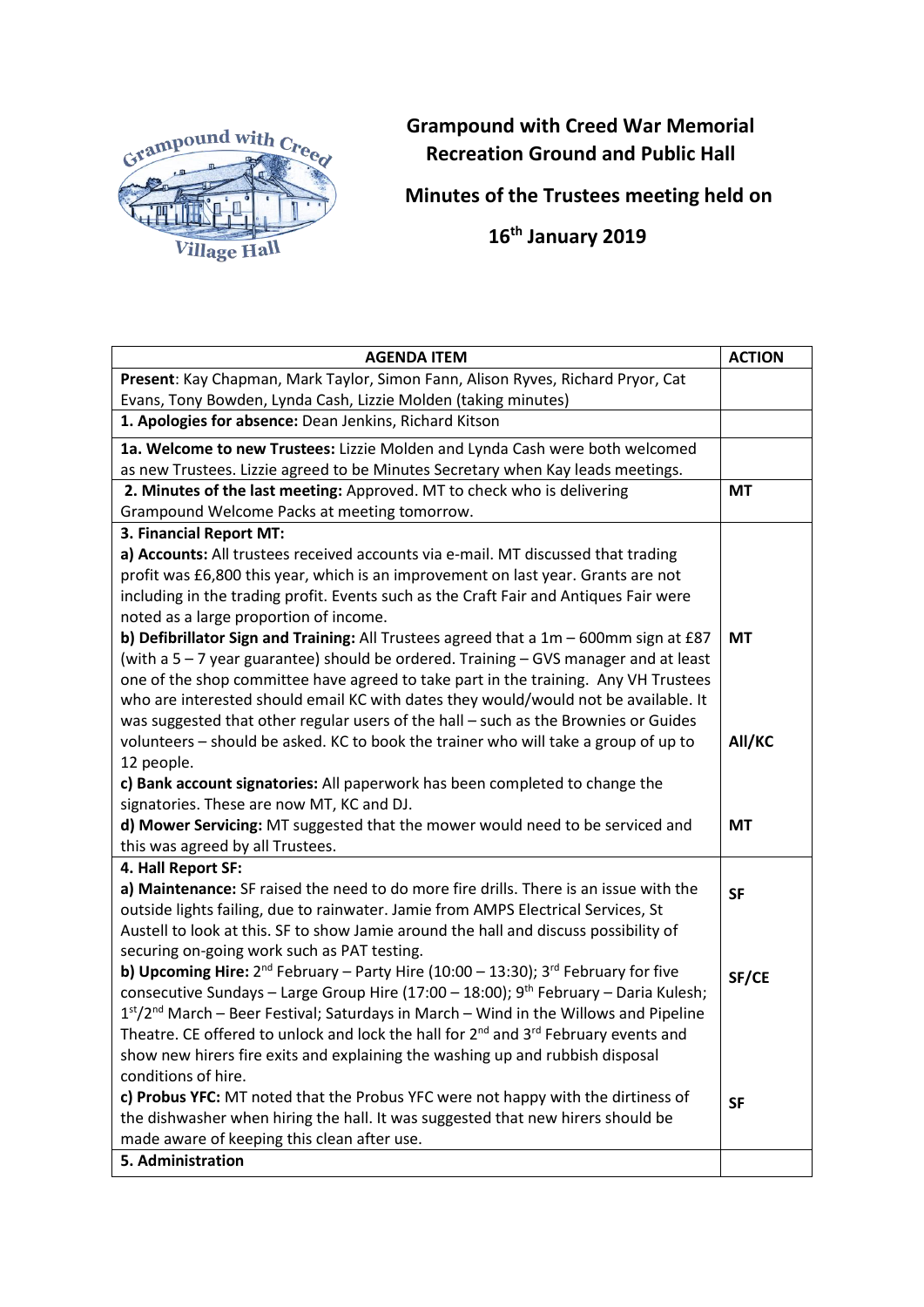| a) Music License: SF reported that PRS suggested that we need a Community               | MT/SF     |
|-----------------------------------------------------------------------------------------|-----------|
| Buildings License in order to cover any songs played via the radio or by bands (PPL).   |           |
| The cost of this would be 2% of the annual income. All trustees agreed to going         |           |
| forward with applying for the license. MT to send 2017 - 2018 accounts to SF for this   |           |
| application.                                                                            | TB/SF     |
| b) Grantscape Bid: A bid will need to be made by March and it was agreed by all         |           |
| Trustees that two separate bids would be made - one for a new door and one for          |           |
| external painting of the building. TB to retrieve a quote for a new door and SF to      |           |
| retrieve two quotes - one for painting the end of the building and one for painting     |           |
| the entire building. MT will need all quotes within the next six weeks.                 |           |
| c) Hall Development Officer Duties: SF and all Trustees are happy with the Hall         |           |
| Development Officer Duties list. Thanks were made by KC on behalf of the Trustees       |           |
| for SF's ongoing commitment to the role.                                                |           |
| 6. Fundraising & Events: CE put her name forward as a point of contact when SF is       | CE/MT     |
| not available. MT agreed to circulate the list of trustee details.                      |           |
| a) Craft Fair: Publicity idea was discussed and it was suggested by CE that this should |           |
| be held in the Summer. CE to be in touch with a contact in Taunton who have held a      | <b>CE</b> |
| similar event about how this was organised and conducted. LC raised the point of        |           |
| everyone providing their own yarn and the idea of a sponsor was also discussed. KC      |           |
| suggested that it might be nice for the school to be involved, which LM agreed.         |           |
| b) Antiques Fair: MT and KC to put away tables for Antiques Fair this Sunday. LC        |           |
| suggested that SF should brief all Trustees on fire alarm panel, heating etc. at the    | MT/KC/SF  |
| end of the meeting, so that all are confident.                                          |           |
| c) Film Club: SF welcomed suggestions for new movie titles for Film Club.               |           |
| d) Beer Festival 2019:                                                                  | All       |
| Drink – MT confirmed 11 beers will be offered (5 paid for and 6 free) and 2 ciders.     |           |
| Driftwood Spars will provide a bar and a cask of beer. MT to check if Helen can         | <b>MT</b> |
| collect this. SF suggested the beer will need to settle on the racking from Wednesday   |           |
| 27 <sup>th</sup> February over by the seating. LM to inform the school about this.      |           |
| Food - Sarah Daniels has confirmed she will not be providing the catering. CE to ask    | LM        |
|                                                                                         |           |
| two other contacts about providing two options for food (vegetarian and non-            | <b>CE</b> |
| vegetarian).                                                                            |           |
| Signage - MT to ask Helen where the signs are and these need to be refurbed. It was     | <b>MT</b> |
| agreed by all Trustees that the beer mug signs will be used.                            |           |
| Music - Music has been sorted.                                                          |           |
| Security - Security is booked.                                                          |           |
| SF suggested that help will be needed on Wednesday $27th$ February to set up beer       | All       |
| racking.                                                                                |           |
| e) Wine Call My Bluff: Saturday $6th$ April was suggested as a possible date for this   | MT/SF     |
| event. MT discussed the need for posters to advertise the event and it was agreed by    |           |
| all Trustees that the event will be ticketed. MT to let SF know about entry price so    |           |
| that SF can advertise this.                                                             |           |
| f) Probus News: SF to contact Probus News regarding the promotion of upcoming           | <b>SF</b> |
| shows and events.                                                                       |           |
|                                                                                         |           |
| 7. Future Development:                                                                  |           |
| a) Publicity Idea: See 6a.                                                              | <b>CE</b> |
| 8. Maintenance                                                                          |           |
| a) Progress on repairs and painting the Hall externally and internally:                 |           |
|                                                                                         |           |
|                                                                                         | TB/MT     |